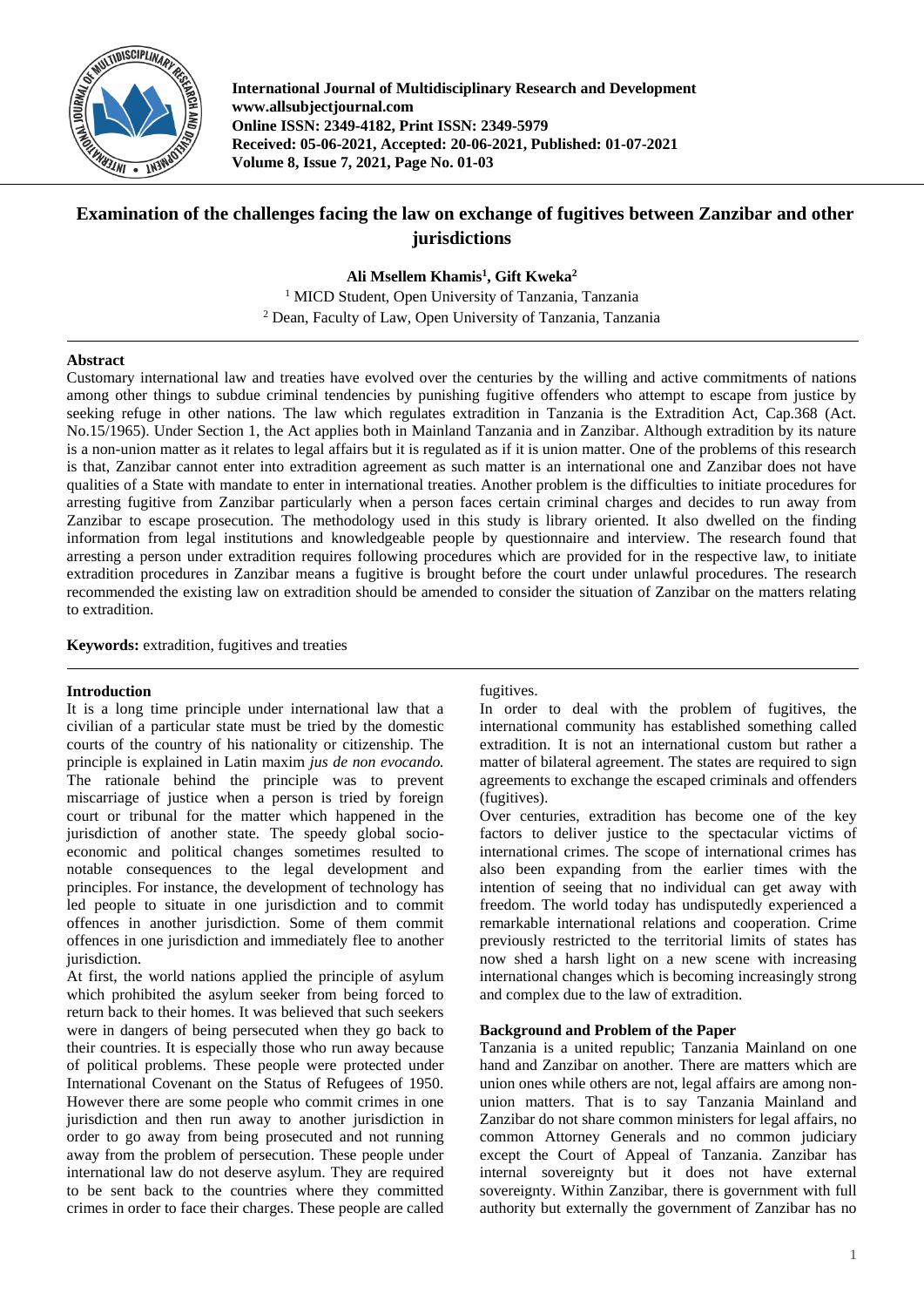legal recognition. In 2002, the Court of Appeal of Tanzania in the treason case (2002) which originated from Zanzibar said that treason cannot be committed in Zanzibar. The reason behind this is that treason is the offence against the state and Zanzibar does not have qualities of the state which are required under international law (Montevideo, 1933). The judgment of the court in this case comes up with very significant effect that Zanzibar has no external jurisdiction. It implies that Zanzibar cannot engage in the international relations.

By its very nature, extradition is a matter of international relations. It is a product of diplomatic arrangements and attained through signing of treaties. The question which is asked here is how Zanzibar can enter into extradition agreement while such a matter is international one and Zanzibar does not have qualities of a State in one hand and which Attorney General stands on behalf of Zanzibar on such matter provided that legal affairs is non-union matter in Tanzania. Therefore, the main aim of this paper was to examine the position of law and practical situation on the question of extradition in Zanzibar so as to see its very nature and practical implications in these islands.

## **Methodology**

The qualitative design was used to obtain the responses to questions from the respondents like; what are the challenges which face exchange of fugitives between Zanzibar and other jurisdictions. The rationale of choosing this research design was to enable the researcher to hand the issue on the spot and to show the challenges facing the law of Extradition in Tanzania. The target population was constructed by people who had knowledge, experience or at least ideas on Extradition situated in Zanzibar.

A total of 52 respondents were involved to provide information about the study investigation using purposive technique. The reason behind using purposive sampling was due to the fact that this helped the researcher to choose respondents with specified characteristics from legal affairs. Primary data was collected using interview and questionnaire survey from the targeted respondents in order to know the reality of what is experiencing on Extradition matters. Descriptive analysis was used for data analysis through the quotations of the respondents.

## **Findings**

Zanzibar faces serious challenges in the exchange of fugitives with other jurisdictions. There is absence of diplomats in Zanzibar. The diplomats are found in Mainland Tanzania and they represent their countries in the United Republic of Tanzania. Practically, it implies that their representation covers Zanzibar as well. However, they cannot initiate extradition process with Zanzibar because inside United Republic of Tanzania, Zanzibar has internal sovereignty in such a way that it is not everything that it can be done by the government of United Republic.

The minister mentioned in the Extradition Act has no jurisdiction in Zanzibar. The Extradition Act directs that the diplomat who wants extradition process to take place is required to inform minister for legal affairs. This minister holds office which in fact non-union. On the other hand, it is the minister who has no power to order anything in Zanzibar concerning legal affairs. One may think that he has to consult the minister of such office in Zanzibar but it is not a

solution as well.

Another challenge is that the magistrate who is empowered to issue a warrant does not exist in Zanzibar court structure. Under the Extradition Act, the magistrate who may issue warrant for the arrest of fugitive is resident magistrate court. Unfortunately, this magistrate does not exist in Zanzibar. Even if the minister for legal affairs of Tanzania requests the minister for such affairs in Zanzibar to apply for arrest, then no magistrate in Zanzibar has jurisdiction to give such warrant. That is to say, when the fugitive is in Zanzibar he/she cannot be arrested under the existing procedures.

Finally, it is noted that when Zanzibar initiates the process to arrest a person abroad, there is every possibility that such person is going to be presented before the court wrongly. When a person is wrongly brought before the court, then the whole trial becomes a nullity. This position was laid down by the English Court of Appeal in the famous helicopter case. In such a case, the appellant was arrested in South Africa after organization of informal procedures between English police and South African police. When he informed the court on such matter, the court acquitted him.

#### **Conclusion and Recommendations Conclusion**

Extradition is the question of international law. The country which wants to engage in the extradition must sign treaty. The treaty which is signed is enforced under international law. This means that a country which may enter into extradition treaty must have capacity to enter into international relations. The capacity helps such a country to transact internationally on various matters.

Zanzibar as a country has only internal sovereignty. It does not possess capacity to acquire international recognition. It cannot enter into international relations. This means that the question of extradition has a number of complications in Zanzibar. The way Zanzibar is treated is different from the way, it is internally.

### **Recommendations**

First, the existing law on extradition should be amended to consider the situation of Zanzibar on the matters relating to extradition. The minister of foreign affairs must be required to play part in extradition and not the minister for legal affairs because this minister has no legal power in Zanzibar. This may help to cure the problem of absence of jurisdiction to political figures recognized in the laws.

Secondly, the Constitution of United Republic of Tanzania should emphasize on working in good faith on matters relating to extradition. There is no need to make this question a political one while it is typically a legal matter. The law should be used to regulate it.

Thirdly, the existing Act refers old extradition structure; there is a need to be amended in order to incorporate the actuality of Tanzania extradition situation.

Fourthly, extradition law should be highly encouraged to be considered by criminal law enforcement agencies in Tanzania. There is a need for these agencies to be made aware of such law so as to understand what to do whenever it appears necessary to do so.

Fifthly, the union trial court should be established and special legal arrangement for communication in order to